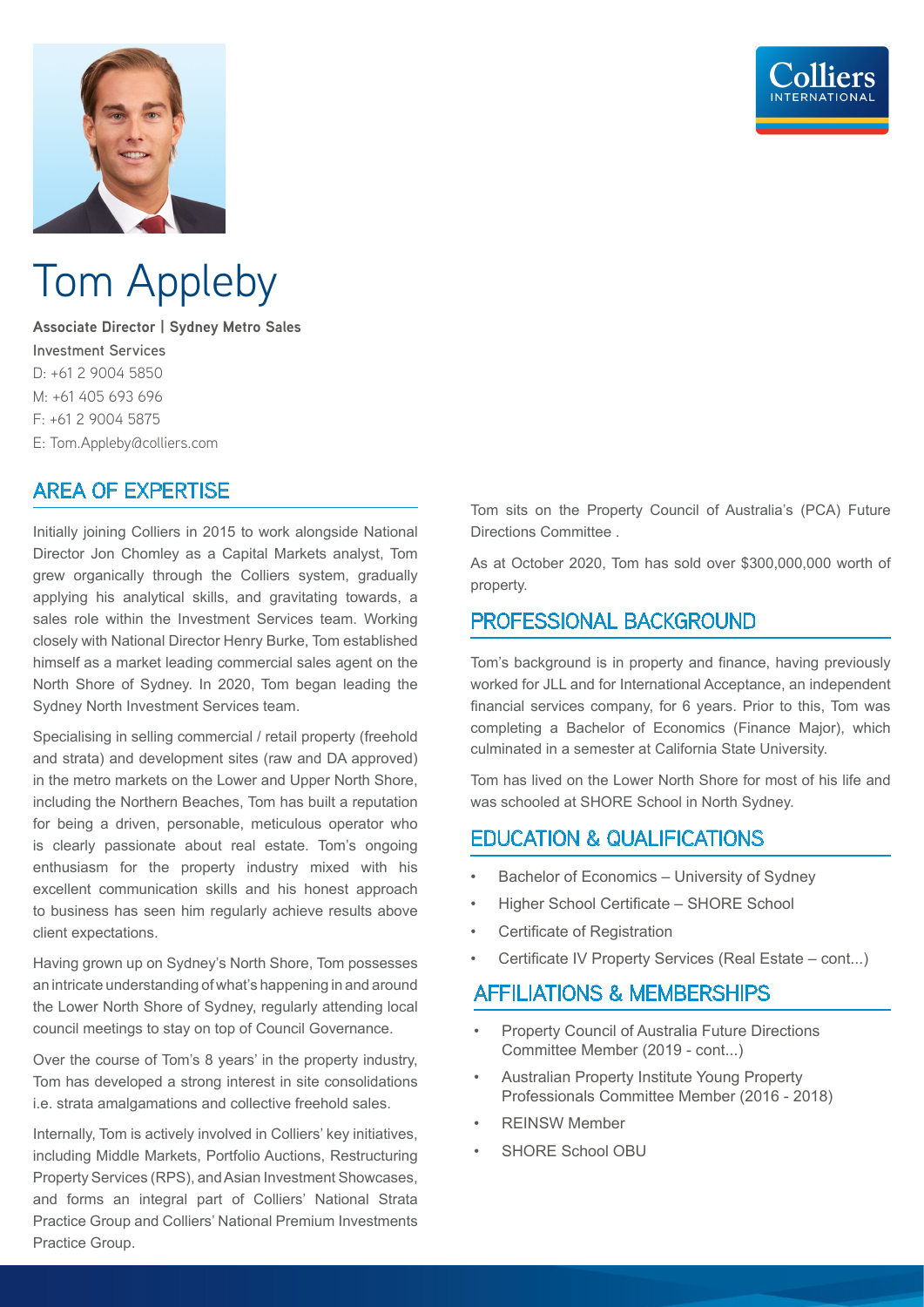

# Tom Appleby

**Associate Director | Sydney Metro Sales**



**Investment Services** D: +61 2 9004 5850 M: +61 405 693 696 F: +61 2 9004 5875 E: Tom.Appleby@colliers.com

## **TESTIMONIALS**

#### **313 Pacific Highway, North Sydney -**

"A quick note to confirm how impressed I am with the intelligence, efficiency and poise Tom Appleby demonstrated in recently selling my commercial freehold asset, the crown of my life. In meeting Tom, I was immediately impressed with his intelligence flavoured with passion for and understanding of the North Shore real estate market. He has a determined, positive nature I gravitated towards. Tom listened to my requirements, regularly communicated with me and did exactly what he said he would do. He always answered my phone calls or got back to me immediately. There was no 'fluff'. Determined, Tom was able to justify and elevate the intrinsic value of the property, when other Agents couldn't, despite the challenging Covid-19 market. Having owned the property for almost 20 years, the decision to sell was an emotional one. By facilitating a premium outcome Tom has certainly ensured the process was worthwhile. To say I'm happy with the result is an understatement. Tom and I did old fashioned European way, we shook hands and honoured the agreement. Trust can be hard to find in the property industry. I am pleased to say that I trust Tom wholeheartedly. His humility is to be commended."

*Joseph Georghy - Vendor (Oct-20)*

#### **7 Hayes Street, Bawlgowlah -**

"Hi James & Tom I would just like to thank you personally for the wonderful job you did in selling our property. The results were far better than my expectations. As you can imagine, this has been a very tumultuous and emotional time for me. I probably mentioned that I have been in the family business for over forty-two years, thirty-five years here at Balgowlah. I knew this time would eventually come, but now it is actually here, it's a bit like being hit over the head with a sledgehammer, multiple times! Upon reflection though there is also a feeling of great relief. I would also like to thank you for your kind words when you said that I could feel comforted in knowing that the building had been sold to good people who would make sure that it would be looked after and not neglected. This means a lot to me. Thanks again. tell your boss you both deserve a pay rise!

*Michael Pascoe – Vendor (Jul-20)*

#### **68 Alfred Street, Milsons Point -**

"As the local property market began to cool in 2018, and our commercial strata building started to reach the end of its life cycle, the 68 Alfred Street Owners Group investigated the potential of a collective sale. We had heard Colliers had been involved in a number of strata amalgamations in and around North Sydney, so we approached Tom Appleby and Jon Chomley. From there, Tom and Jon worked closely with our appointed solicitor to ensure owner unity and transparency, they understood the strata renewal legislation in place, they directly liaised with the 15 different building owners in an efficient manner, and they subsequently facilitated a successful on-market international sale campaign. Despite a multitude of challenges, including the Council Fire Order on the building, Tom and Jon were able to negotiate a premium sale result that ensured flexibility by way of a short-term leaseback to the owner occupiers in the building. I would have no hesitation in recommending Tom and Jon to any strata body considering a collective sale.

*Steven Dadich – Treasurer of Strata Owners Corporation (May-19)*

#### **18 Pacific Highway, St Leonards** –

"After years of keeping us informed about what was happening in and around property and with the how the market was tracking, we had no hesitation in appointing Henry and Tom to sell our commercial investment property. Initially commencing a short 2-week Expressions of Interest campaign, Henry & Tom deemed it appropriate to adjust their strategy in line with the market, switching to a Public Auction method of sale. Henry and Tom were extremely confident with the auction process and knew that it would create significant competitive tension. They were right; we were ecstatic come auction day to sell our investment property under the hammer more than \$1M above reserve! Henry and Tom are true professionals; their genuine and direct approach gave us confidence during what was supposed to be a nervous time. We would strongly recommend them to anyone looking considering selling their property."

*Patrick & Reta Barfield – Vendor (Jun-18)*

#### **97 Military Road, Neutral Bay** –

"After originally appointing another Agency to sell our Neutral Bay investment, we decided to adopt a fresh approach by appointing Colliers International to take over the listing. The other Agent was unable to sell the property over a 6-month period. Tom and Patrick were eager, confident and diligent in their approach, thinking creatively about how to extract value throughout the course of the sale campaign. In the end, their in-depth understanding of the Lower North Shore market ensured the property was sold for a premium. We would have no hesitation in recommending Tom and Patrick to anyone looking to sell their commercial property. We will definitely consult them on any future property requirements; a pleasure to deal with."

*Alice Ou – Vendor (May-18)*

#### **84 Alexander Street, Crows Nest** –

"The amalgamation process wasn't without its challenges. Despite only 75% of owner agreeance being required for a collective sale, we realised it became imperative for the building to be sold in-one-line given the lack of precedent in the Courts. Notwithstanding varying tenures, priorities and opinions, Tom was able to bring all 10 owners together in the end, keeping us fully informed throughout the process and ensuring a result that made amalgamating worthwhile.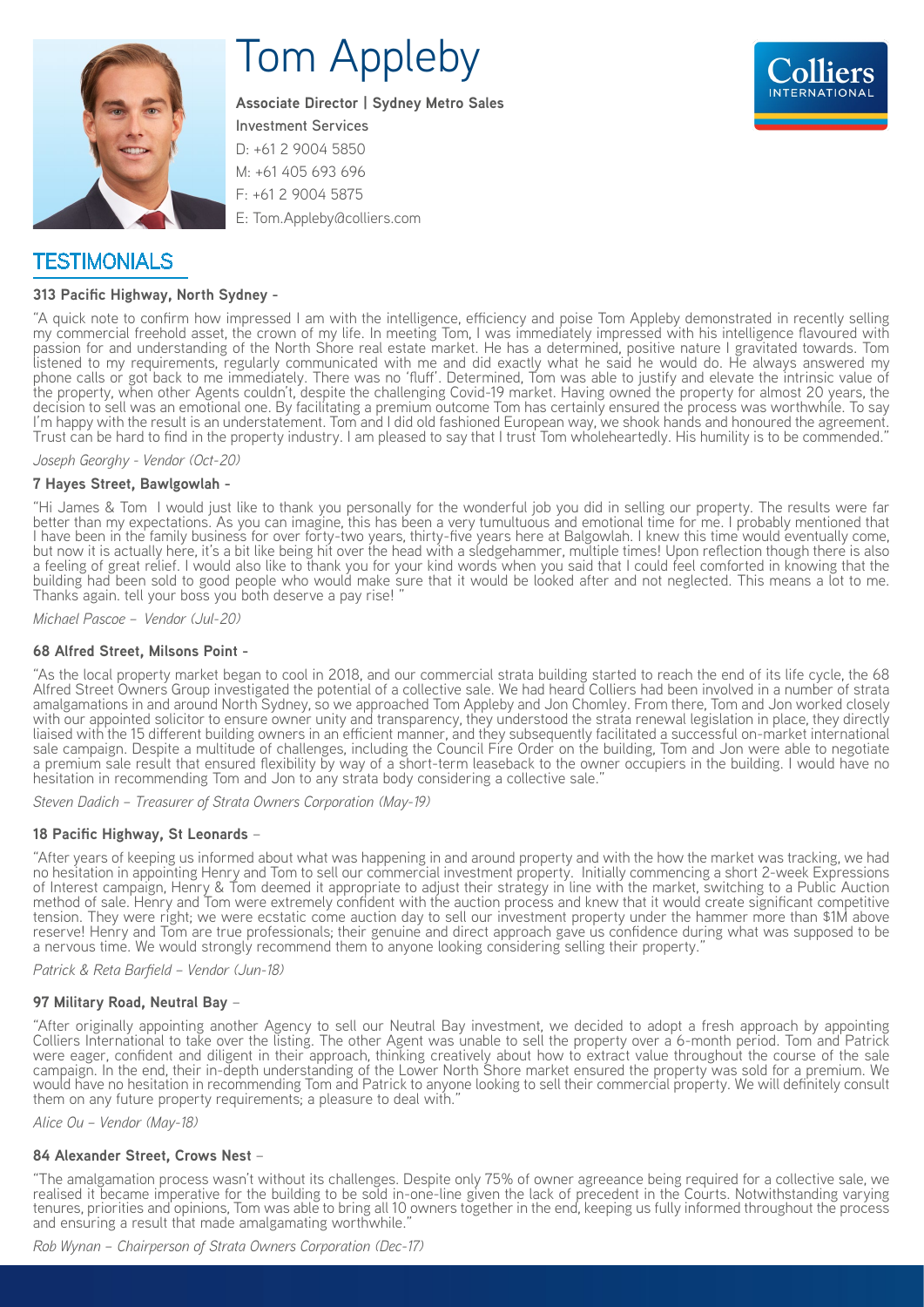## Properties | Sydney North

Sold by Tom Appleby

| <b>PROPERTY</b>                                   | <b>ASSET</b>                                                                    | <b>SALE VALUE</b> | <b>BUYER</b><br><b>ORIGIN</b> |
|---------------------------------------------------|---------------------------------------------------------------------------------|-------------------|-------------------------------|
| 33 Berry Street, North Sydney                     | B Grade commercial freehold buidling                                            | \$93,000,000      |                               |
| 20 Bridge Street, Pymble                          | Prominent commercial business park                                              | \$78,000,000      | ☆                             |
| Various / 68 Alfred Street, Milsons Point         | 27 strata lots sold in-one-line                                                 | \$48,200,000      |                               |
| 2 Chandos Street, St Leonards                     | Commercial freehold with upside                                                 | \$23,500,000      |                               |
| Various / 53 Walker Street,<br>North Sydney       | 10 strata lots sold in-one-line                                                 | \$20,156,250      |                               |
| 88 Walker Street, North Sydney                    | Commercial freehold with approval<br>for hotel conversion                       | \$19,250,000      |                               |
| Various / 97 Pacific Highway,<br>North Sydney     | 4 strata lots sold in-one-line                                                  | \$12,008,985      |                               |
| 174 & 176 Old Pittwater Road,<br><b>Brookvale</b> | 28 room New Generation Boarding House /<br>development site                     | \$9,400,000       |                               |
| 84 Alexander Street, Crows Nest                   | Amalgamation of 12 lot commercial<br>strata building sold in-one-line           | \$8,160,000       |                               |
| 34-40A Falcon Street, Crows Nest                  | 3 commercial freeholds with DA approval<br>for mixed use development (14 units) | \$6,860,000       | ★                             |
| Lot 134 / 69 Christie Street, St Leonards         | 90 car space strata investment<br>(future residential development site)         | \$6,100,000       |                               |
| 313 Pacific Highway, North Sydney                 | Freehold investment with upside                                                 | \$5,100,000       | ₩                             |
| 32 Ridge Street, North Sydney                     | Freehold investment with upside                                                 | \$4,670,000       |                               |
| 8 Alexander Street, Crows Nest                    | Freehold investment with upside                                                 | \$3,600,000       |                               |
| L3 & L4 / 153 Walker Street,<br>North Sydney      | 2 whole strata floors with<br>amalgamation potential                            | \$3,030,000       |                               |
| L11 / 83 Mount Street, North Sydney               | Whole floor strata investment                                                   | \$2,950,000       | $\mathfrak{C}^{\star}$        |
| 253 Pacific Highway, North Sydney                 | Freehold investment with upside                                                 | \$2,930,000       |                               |
| 18 Pacific Highway, St Leonards                   | Freehold investment with upside                                                 | \$2,705,000       |                               |

**Colliers** INTERNATIONAL